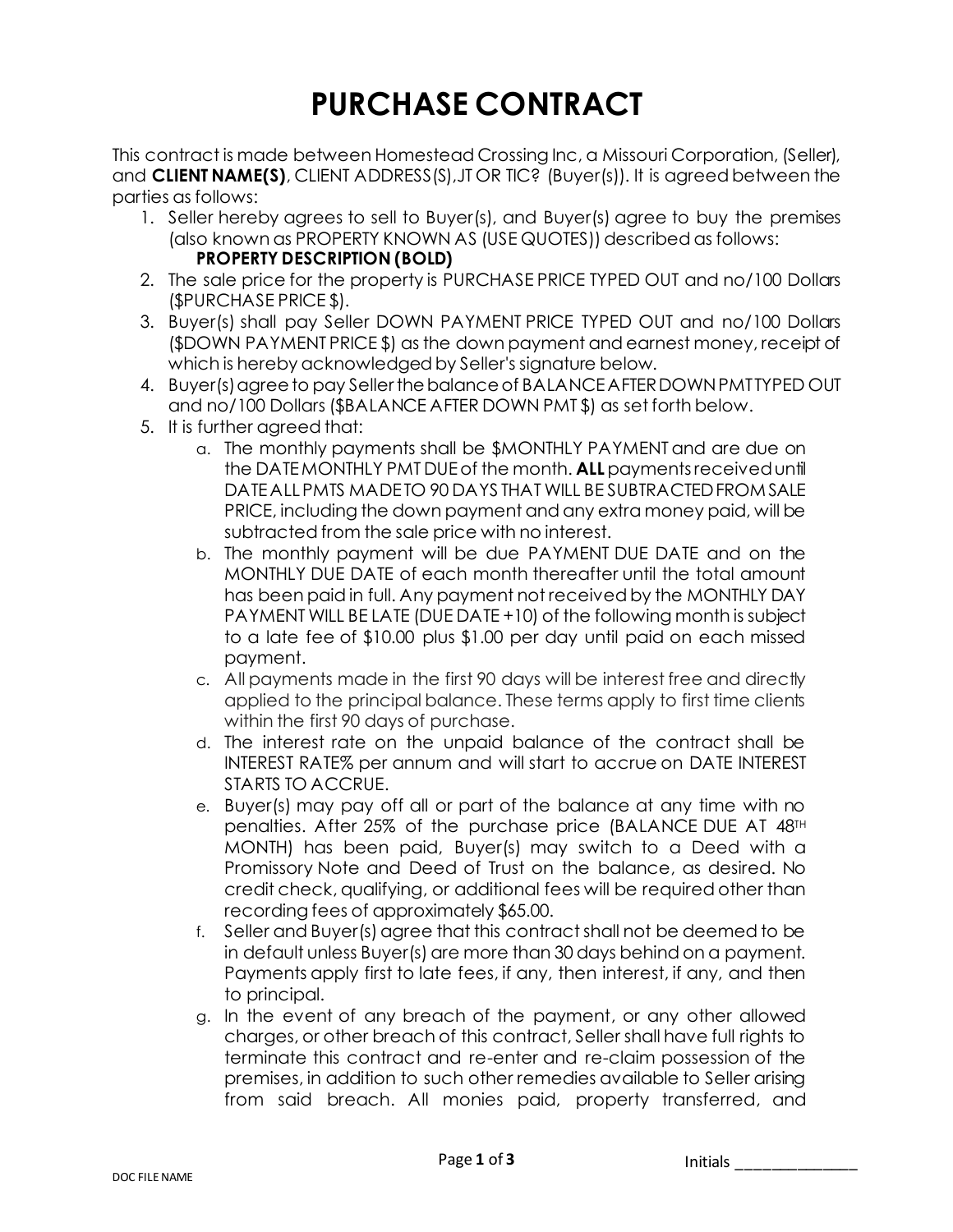improvements made to the property will be retained by Seller as liquidated damages.

- h. It is agreed that upon payment in full of this contract, Buyer(s) shall receive a free and clear warranty deed to the above-described property. This property is sold by the legal description based on information available through the county. True property boundaries are the responsibility of the Buyer(s).
- 6. Buyer(s) will be responsible for property taxes and fire district fees due in 2021 and thereafter as part of this contract and to reimburse Seller for them if paid by Seller.
- 7. Prior to taking possession of the property, Buyer(s) must provide Seller with proof of liability insurance naming the Seller as additional insured, but in any event, hold Seller harmless regarding any claims involving injuries to anyone relating to the property.
- 8. This property is sold subject to an ANY SPECIAL EASEMENT? easement over and across the existing road 33 feet wide (16.5 feet each side of center) to insure access to this property and for utilities. The easement roads are owned by the property owners and do not belong to Homestead Crossing Inc. Homestead Crossing Inc. may occasionally work on a road if they have property for sale, but maintenance of the road is the responsibility of the users of the road.
- 9. This contract shall be binding upon and inure to the benefit of the parties, their successors, assigns, and personal representatives.
- 10. Additional terms:
	- a. Buyer(s) may not transfer, sell, lease, sublease, or assign this contract, or any interest in the property, without Seller's written permission, which shall not be unreasonably withheld.
	- b. No mobile homes are allowed on this property. Buyer(s) may not build or place any structure or travel trailer within FEET TO BUILD OFF PROPERTY LINE feet of the property lines and roads. Buyer(s) must obtain written permission from Seller before placing any rent-to-own structure on the property.
	- c. No illegal activities are allowed on the property, and no activities that create a nuisance or disturb neighbors such as playing loud music, revving loud vehicles, or creating a camp or RV park without written permission and so on.
	- d. All trash must be kept in appropriate containers and no dumps, landfills, or trash piles are permitted except for brush piles.
	- e. Not more than three unlicensed vehicles (excluding off-road vehicles, boats, and trailers) shall be parked on the property for more than 30 days unless they are stored in a garage or covered. Parking and use of RVs, to include travel trailers, is permitted at any time.
	- f. No living trees larger than four inches in diameter at chest height may be cut without Seller's written permission, with exception for a building site, driveways, food plots, and parking areas. Buyer(s) must discuss with Seller prior to cutting.
	- g. Any breed of dog that is not covered under your liability insurance policy will not be permitted on the property. No commercial raising of dogs (i.e. not more than 5 dogs) is permitted.
	- h. If Buyer(s) live on the land, Buyer(s) must install a human waste disposal system of some type, such as an outhouse, septic, composting toilet, or